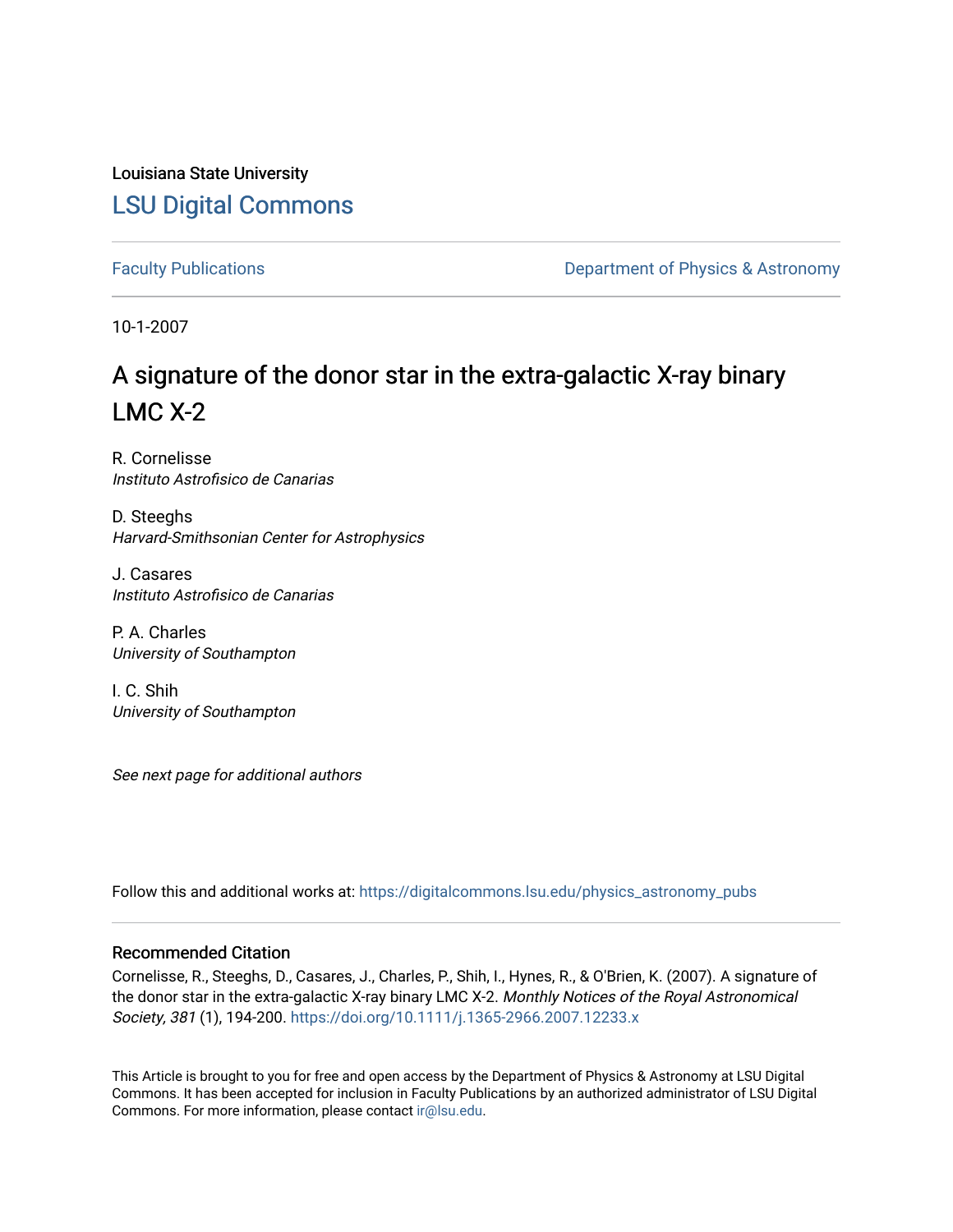### Authors

R. Cornelisse, D. Steeghs, J. Casares, P. A. Charles, I. C. Shih, R. I. Hynes, and K. O'Brien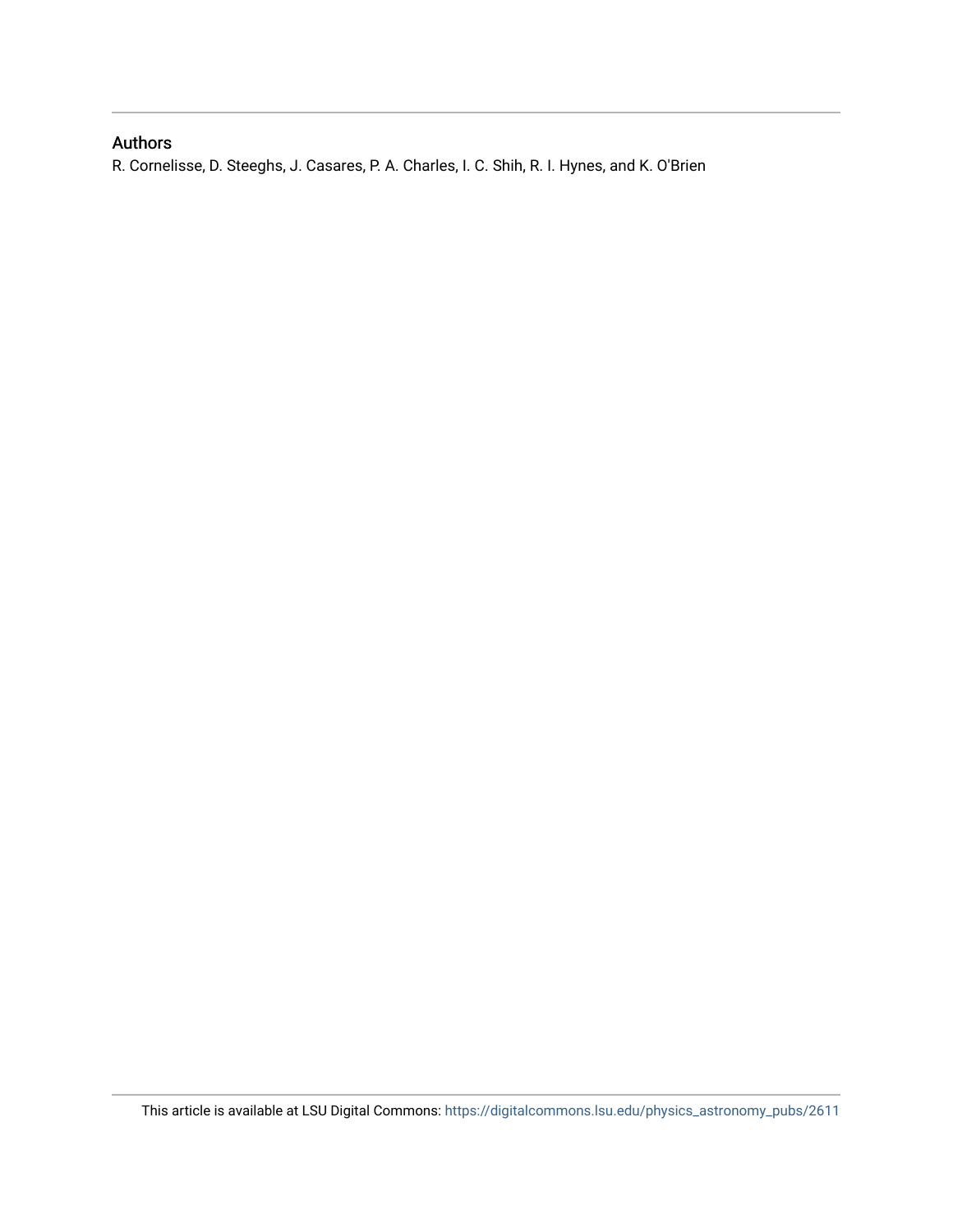## **A signature of the donor star in the extra-galactic X-ray binary LMC X***−***2**

# R. Cornelisse,  $1,2\star$  D. Steeghs,  $3,4$  J. Casares,  $1$  P. A. Charles,  $2,5$  I. C. Shih,  $2,6$  R. I. Hynes<sup>7</sup> and K. O'Brien $8$

<sup>1</sup>*Instituto de Astrofisica de Canarias, Via Lactea, La Laguna E-38200, Santa Cruz de Tenerife, Spain*

<sup>4</sup>*Department of Physics, University of Warwick, Coventry CV4 7AL*

<sup>6</sup>*Department of Physics & Astronomy, Michigan State University, East Lansing, MI 48824, USA*

<sup>7</sup>*Department of Physics and Astronomy, 202 Nicholson Hall, Louisiana State University, Baton Rouge, LA 70803, USA*

<sup>8</sup>*European Southern Observatory, Casilla 19001, Santiago 19, Chile*

Accepted 2007 July 12. Received 2007 July 9; in original form 2007 June 29

#### **ABSTRACT**

Two nights of phase-resolved medium-resolution Very Large Telescope spectroscopy of the extra-galactic low-mass X-ray binary LMC X–2 have revealed a  $0.32 \pm 0.02$  d spectroscopic period in the radial velocity curve of the He II λ4686 emission line that we interpret as the orbital period. However, similar to previous findings, this radial velocity curve shows a longer term variation that is most likely due to the presence of a precessing accretion disc in LMC X−2. This is strengthened by He II  $\lambda$ 4686 Doppler maps that show a bright spot that is moving from night to night. Furthermore, we detect narrow emission lines in the Bowen region of LMC X–2, with a velocity of  $K_{em} = 351 \pm 28$  km s<sup>-1</sup>, that we tentatively interpret as coming from the irradiated side of the donor star. Since  $K_{\text{em}}$  must be smaller than  $K_2$ , this leads to the first upper limit on the mass function of LMC X-2 of  $f(M_1) \ge 0.86$  M<sub> $\odot$ </sub> (95 per cent confidence), and the first constraints on its system parameters.

**Key words:** accretion, accretion discs – stars: individual: LMC X−2 – X-rays: binaries.

#### **1 INTRODUCTION**

Low-mass X-ray binaries (LMXBs) are compact binaries where the primary is a compact object and the secondary a low-mass star  $(\leq 1 \text{ M}_{\odot})$ . The secondary is transferring mass via Roche lobe overflow, forming an accretion disc around the compact object that gives rise to the observed X-rays. By far, most of the persistently bright LMXBs are neutron star systems that can be divided into two groups, the *Z*-sources and Atoll sources (Hasinger & van der Klis 1989). *Z*-sources are usually the brightest LMXBs in X-rays (they are thought to have mass accretion rates that reach the Eddington limit) and trace a *Z*-like shape in their X-ray colour–colour diagrams. Atoll sources on the other hand have lower accretion rates  $(\simeq 1-2$  orders of magnitude lower) and their colour–colour diagrams usually consist of fragmented 'island-like' regions. Apart from the difference in accretion rates, the main physical difference between *Z*-sources and Atoll sources is thought to be the strength of the neutron star magnetic field and their evolutionary history (Hasinger & van der Klis 1989).

LMC X−2 is a persistent LMXB that shows the properties of a *Z*source (Smale, Homan & Kuulkers 2003), and it is therefore thought

to be a neutron star system that has an accretion rate around the Eddington limit. It is one of the most X-ray luminous LMXBs known  $(L_X \simeq 10^{38} \text{ erg s}^{-1})$ , but due to its extra-galactic nature (it is located in the Large Magellanic Cloud at a distance of  $\simeq$  48 kpc) its X-ray flux is rather low. Its optical counterpart was identified by Pakull (1978) as a *B* ∼ 18.5 blue star. Despite being X-ray luminous and having a known optical counterpart, thus far little is known about the system parameters of LMC X−2. Even the estimates for the orbital period range from 6.4 h (Motch et al. 1985) or 8.2 h (Callanan et al. 1990; Smale & Kuulkers 2000) up to 12 d by Crampton et al. (1990). To make things even more complicated, no periodic variability was detected in 6 yr of massive compact halo object data (Alcock et al. 2000).

In recent years, Steeghs & Casares (2002) developed a new technique to detect a signature of the donor star in persistent LMXBs. Using phase-resolved spectroscopy, they detected narrow emission lines in Sco X−1, especially in the Bowen blend (a blend of N III and C<sub>III</sub> lines between 4630 and 4650 Å), that were interpreted as coming from the irradiated side of the donor star. This discovery in Sco X−1 was followed by a survey of other LMXBs that are optically bright enough to also resolve these narrow components. Thus far, these narrow emission lines have been detected in X 1822−371 (Casares et al. 2003), GX 339−4 (Hynes et al. 2003), V801 Ara and V926 Sco (Casares et al. 2006), GR Mus (Barnes et al. 2007),

<sup>2</sup>*School of Physics and Astronomy, University of Southampton, Highfield, Southampton SO17 1BJ*

<sup>3</sup>*Harvard–Smithsonian Center for Astrophysics, 60 Garden Street, Cambridge, MA 02138, USA*

<sup>5</sup>*South Africa Astronomical Observatory, PO Box 9, Observatory 7935, South Africa*

<sup>-</sup>E-mail: corneli@iac.es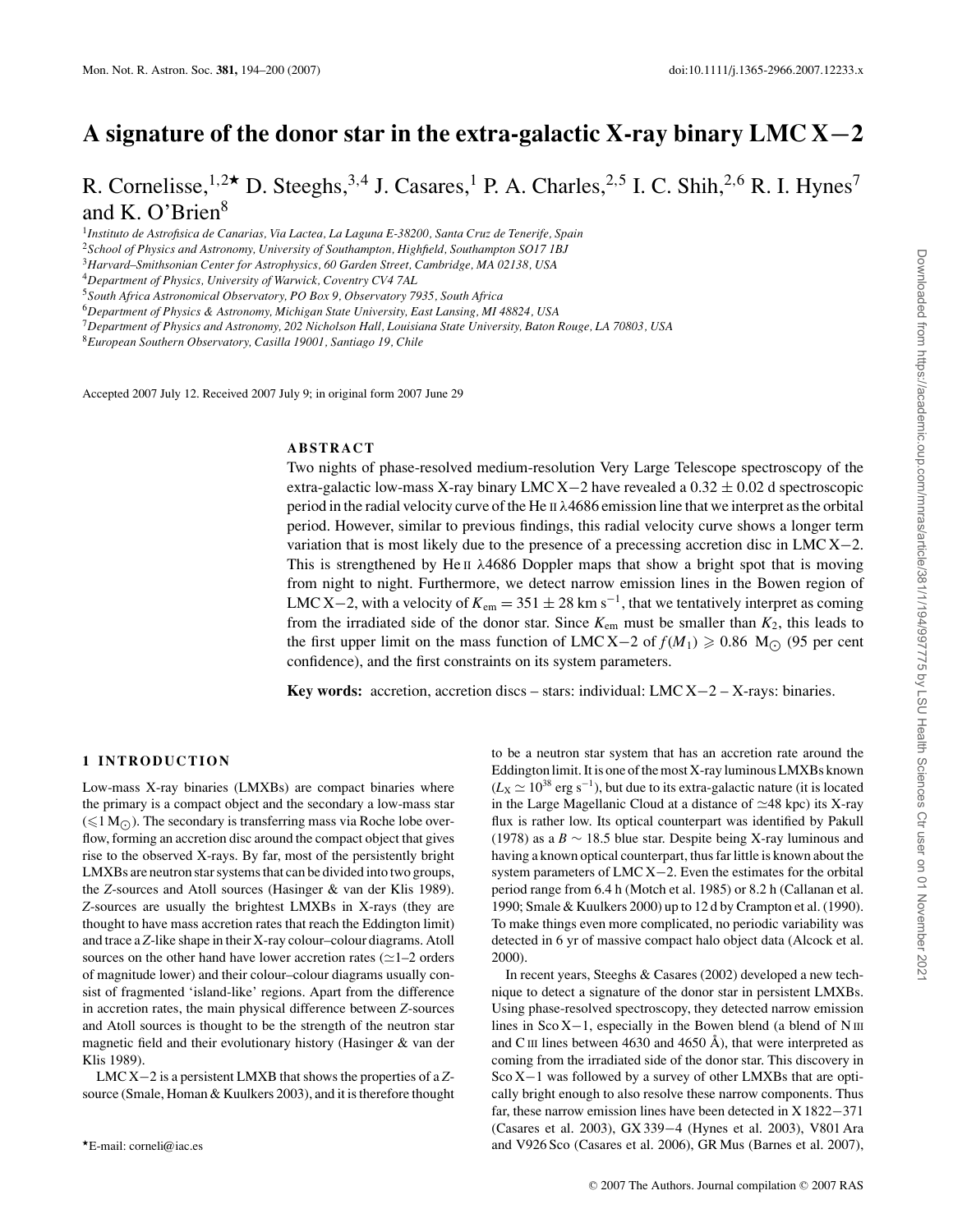Aql X−1 and GX 9+9 (Cornelisse et al. 2007a,b), leading to constraints on their system parameters.

In this paper, we apply the technique of Bowen fluorescence to LMC X−2. We will show that it is possible to detect a periodic signal in our spectroscopic data set that we identify as the orbital period. Furthermore, similar to the other X-ray binaries thus far, the Bowen region shows the presence of narrow emission lines that we identify as coming from the irradiated side of the companion, giving the first ever constraints on the system parameters of LMC X−2.

#### **2 OBSERVATIONS AND DATA REDUCTION**

On 2004 November 21 and 22, we obtained a total of 77 spectra of LMC X−2 with an integration time of 600 s each, using the Focal Reducer and Low Dispersion Spectrograph 2 spectrograph attached to the Very Large Telescope (VLT) Unit 4 (Yepun Telescope) at Paranal Observatory (European Southern Observatory). Each spectrum was taken with the 1400 V volumephased holographic grism using a slit width of 0.7 arcsec, giving a wavelength coverage of λλ4514−5815 and a resolution of  $70 \text{ km s}^{-1}$  [full width at half-maximum (FWHM)]. The seeing during the first night was between 0.4 and 0.7 arcsec, while on the second night it varied between 0.5 and 2.7 arcsec. The slit was orientated at a position angle of 7◦ to include a comparison star in order to correct for slit losses. During daytime He, Ne, Hg and Cd arc lamp exposures were taken for the wavelength calibration scale. We de-biased and flat-fielded all the images, and used optimal extraction techniques to maximize the signal-to-noise ratio of the extracted spectra (Horne 1986). We determined the pixel-towavelength scale using a fourth-order polynomial fit to 20 reference lines giving a dispersion of 0.64 Å pixel−<sup>1</sup> and rms scatter <0.05 Å. We also corrected for any velocity drifts due to instrumental flexure by cross-correlating the sky spectra. Finally, we divided all spectra of LMC X−2 by a corresponding low-order spline fit of the comparison star to get the final fluxed spectra. Since we did not observe a spectro-photometric standard star, we were not able to correct for instrumental response, and all spectra are therefore in relative fluxes.

#### **3 DATA ANALYSIS**

#### **3.1 Spectral characteristics**

We created average spectra for each individual night. Since we do not have a flux standard to derive an absolute flux for LMC X−2, we decided to normalize the continuum flux to one by dividing each average spectrum by a low-order spline fit. In Fig. 1, we show the results. Both spectra are dominated by the very narrow high excitation He II λ4686 emission line, while also Bowen emission is present in both spectra. However, compared to other X-ray binaries, such as Sco X−1, X 1822−371, V801 Ara and V926 Sco the Bowen emission is much weaker compared to He  $II$  in LMC X $-2$ (Steeghs & Casares 2002; Casares et al. 2003, 2006). This might be due to the much lower metal abundances in the LMC (Motch & Pakull 1989). The most striking difference between the spectra is the dramatic change of  $H\beta$  (see Fig. 1). During the first night (November 21),  $H\beta$  is dominated by a weak emission feature superposed on a broad absorption feature, while in the second night (November 22), the emission feature has become almost as strong as He II  $λ$ 4686. Furthermore, the He<sub>I</sub>  $λ$ 4922/5016 lines have also become more prominent during the second night (although they might be present during the first night).

In order to quantify the change in the most prominent emission lines, we estimated the equivalent widths and their line fluxes (in arbitrary units) for the two nights, and show them in Table 1. For  $H\beta$ , we decided to also include the absorption component, giving negative values for the first night. Table 1 shows that there is no change in equivalent width of He II and the Bowen region, and the line fluxes have dropped by  $\approx$ 40 per cent during the second night. On the other hand, the H $\beta$  and He I lines have all increased significantly in both equivalent width and line flux. Unfortunately, due to the faintness of these lines (or the presence of an absorption feature), it is not possible to say if they have all changed by the same amount, but it is likely that the same process is responsible for this change in line intensity. Finally, in order to see if these changes could be related to a change in brightness, we have also created a light curve of the continuum flux for LMC X−2. We have normalized the flux of the first night around unity, and show the results in Fig. 2. We note



**Figure 1.** Average spectrum of LMC X−2 during the first observing night (top panel) and the second night (bottom panel).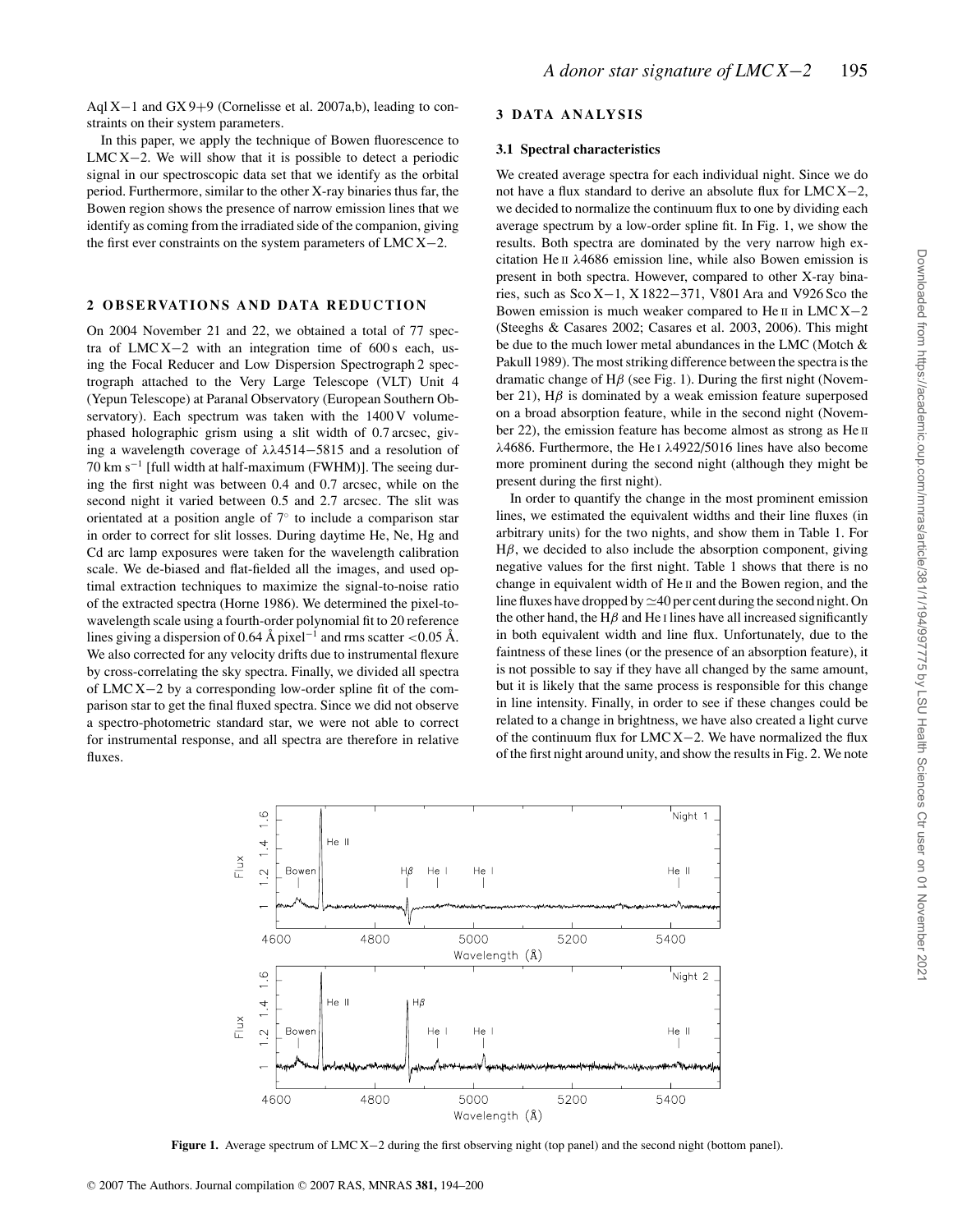**Table 1.** LMC X−2 equivalent widths and spectral line fluxes.

| Line                    | Night 1<br>EW(A) | Flux            | Night 2<br>EW(A) | Flux            |
|-------------------------|------------------|-----------------|------------------|-----------------|
| Не п $\lambda$ 4686     | $3.20 \pm 0.06$  | $182.7 \pm 0.9$ | $3.07 \pm 0.08$  | $112.1 \pm 1.2$ |
| <b>Bowen</b>            | $0.85 \pm 0.06$  | $35.6 \pm 0.7$  | $0.81 \pm 0.08$  | $23.6 \pm 1.0$  |
| He $\pi$ $\lambda$ 5411 | $0.19 \pm 0.03$  | $9.2 \pm 0.8$   | $0.22 \pm 0.04$  | $8.4 \pm 0.9$   |
| $H\beta$                | $-0.70 \pm 0.03$ | $-43.0 \pm 0.9$ | $1.59 \pm 0.06$  | $49.9 \pm 1.1$  |
| He I $\lambda$ 4922     | $0.04 \pm 0.03$  | $3.8 \pm 1.1$   | $0.26 \pm 0.04$  | $15.1 \pm 1.4$  |
| He I $\lambda$ 5016     | $0.03 \pm 0.03$  | $3.3 + 1.1$     | $0.44 \pm 0.04$  | $27.5 \pm 1.4$  |



**Figure 2.** Light curve of the continuum light of LMC X−2 where the first night is normalized to unity.

that during the second night the continuum flux was  $\approx 40$  per cent lower compared to the first night, a similar fraction as was observed for the line fluxes of the He II lines and Bowen region, keeping their equivalent widths the same and suggesting a common origin.

#### **3.2 Radial velocities**

We determined phase-resolved radial velocities by cross-correlating each spectrum with a Gaussian of width 150 km s<sup> $-1$ </sup> centred on the core of the He II  $\lambda$ 4686 line. Since the conditions during the second night were much worse, together with the fact that the source was  $\simeq$ 40 per cent fainter, we have binned these spectra together in groups of three, and then determined the radial velocity. In Fig. 3, we show the results.

The first thing to note in Fig. 3 is that during both nights the radial velocity shows a sine-like variation, which we interpret as orbital



**Figure 3.** Best-fitting radial velocity curve derived from the core of the He II λ4686 emission line.

motion of a region that is corotating with the binary, and perhaps is connected to the dynamical properties of the primary. However, during the second night it appears that either the semi-amplitude of the radial velocity or the offset compared to the rest wavelength has increased. This last behaviour was noted by Crampton et al. (1990), who observed a long-term variation in the radial velocity of He II.

We searched the radial velocity curve for any periodic signal with a duration between 1 h and 2 d using the Lomb–Scargle technique (Scargle 1982). Apart from the 24 h alias due to the separation of our two observing nights, only two significant peaks with comparable strength were present in the power spectrum; one peak is at a period of  $0.32 \pm 0.02$  d and another at  $0.45 \pm 0.05$  d. Interestingly, the 0.32 d period is similar to the photometric period detected by Callanan et al. (1990), suggesting that this is the orbital period. Although, we cannot exclude the possibility that the 0.45 d period is real (but see Section 3.3), we tentatively interpret the 0.32 d period as the orbital period and use it in the rest of this paper. Fitting a sine curve with a period of 0.32 d to the radial velocity curve gives a phase zero at HJD 245 3330.41  $\pm$  0.03, an offset of 344  $\pm$ 11 km s<sup>−1</sup>, and the semi-amplitude of our sine fit is 41  $\pm$  4 km s<sup>−1</sup>. Note that we did not attempt to account for the seemingly variable systemic velocity from night to night, but only did a single sine fit to both nights.

#### **3.3 Doppler maps**

We used Doppler tomography on the most prominent emission lines in order to probe the structure of the accretion disc (Marsh & Horne 1988). In order to create the maps, we used the orbital period of  $8.16 \pm 0.02$  h as determined by Callanan et al. (1990) and a systemic velocity derived from the radial velocity curve in Section 3.2. To comply with the standard definition of orbital phase 0 in Doppler maps (when the donor star is at inferior conjunction), we used the phasing derived from the Bowen map (see below) and applied a shift of  $\simeq$  0.5 orbital phase compared to the value derived in Section 3.2.

Since He II  $\lambda$ 4686 is by far the strongest emission line in LMC X−2, we decided to create Doppler maps for each individual night, and we show the results in Fig. 4. Both maps show a ring-like structure, but there are some minor differences. During the second night it appears as if the outer edge of the structure is at higher velocities than during the first night (218  $\pm$  10 km s<sup>-1</sup> compared to  $180 \pm 10$  km s<sup>-1</sup>). Furthermore, during the first night there is a clear emission feature in the lower part of the map that appears to have shifted towards the lower right-hand side quadrant during the second night. Since we only have two nights of observations, it is not clear if these changes are real, but it suggests that there is some change in accretion disc structure from night to night.

We also created a Doppler map of the Bowen region by simultaneous fitting all the major N III (λ4634/4640) and CIII (λ4647/4650) lines using the relative strengths as given by McClintock, Canizares & Tarter (1975). The map is dominated by a bright emission feature that we used to rotate the map (by  $\simeq 0.5$  orbital phase) until it was located in the top. Fig. 5 shows the resulting map. The bright emission feature is at a velocity of  $K_{em} = 351 \pm 28$  km s<sup>-1</sup>, and another (much fainter) spot is also present in the map. If we interpret the bright spot as arising on the surface of the donor star (see Section 4.2), the fainter spot is in a region where we could expect an interaction between the accretion disc and the accretion flow. We do note that the velocity of the bright spot is much higher than the disc velocities in the He II Doppler map (Fig. 4), and we will discuss this in Section 4.2. Furthermore, since the radial velocity curve in Section 3.2 could not exclude a 0.45 d orbital period, we also created a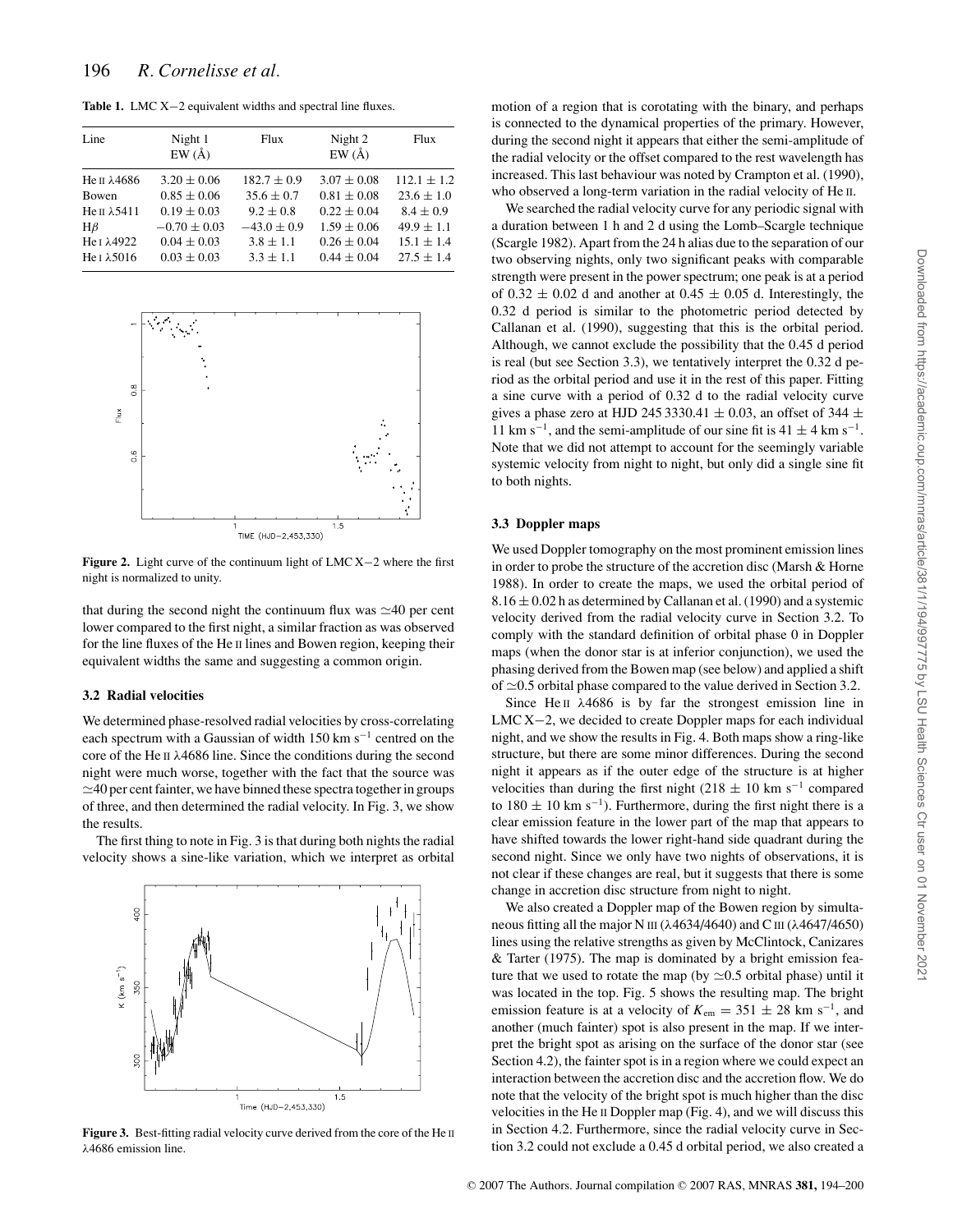

**Figure 4.** Doppler maps of the He II λ4686 emission line in LMC X−2 for the first night of observations (left-hand panel) and the second night (right-hand panel).



**Figure 5.** Doppler map of the Bowen region in LMC X−2. The constrained spot in the top of the diagram is at a position where a donor star signature is expected. Superposed are the Roche lobe, gas stream leaving the L1 point, and the Keplerian velocity along the stream for a random set of allowed parameters ( $q = 0.12$  and  $K_2 = 351$  km s<sup>-1</sup>). The circle indicates the Keplerian velocity at the outer edge of the accretion disc.

Bowen map for this period. Although there are several spots present in this map, none is as sharp and significant as those in Fig. 5. This is further support that the 0.32 d period is the correct orbital period.

#### **4 DISCUSSION**

#### **4.1 Orbital period and the accretion disc**

We have presented phase-resolved spectroscopy of LMC X−2, one of the brightest X-ray sources in the LMC, and also one of the most luminous LMXBs known. This enables us to derive the first constraints on its system parameters and, in particular, gives new insights into the previously reported orbital periods that ranged from  $\approx$ 6 to  $\approx$ 8 h by Motch et al. (1985) or Callanan et al. (1990) up to  $\approx$ 12 d by Crampton et al. (1990).

Callanan et al. (1990) based their claim of a short orbital period on an extended  $\simeq$  2 week photometric campaign. A clear 8.15 h modulation was present in their data that was interpreted as the orbital period, although there is indication of a long-term  $(\simeq 10 \text{ d})$ variability that was also observed by Crampton et al. (1990). On the other hand, Crampton et al. did not detect the  $\simeq 8$  h period in a  $\approx$ 1 week photometric campaign. However, there was a variation in the He II radial velocity curve over a period of four nights in their spectroscopic data that they interpreted as a  $\simeq$  12 d orbital period. Interestingly, they noticed that the  $H\beta$  emission lines also changed in strength over those four nights (even going into absorption), with maximum line strength occurring at minimum (continuum) light. Although Crampton et al. (1990) did speculate that the  $\simeq$  12 d period is a precession or beat period, they discarded this due to the absence of shorter periods in their data set.

In Section 3.2, we have shown that there is a  $\approx 8$  h period present in the radial velocity of He II  $\lambda$ 4686 that is similar to the period detected by Callanan et al. (1990). Since the semi-amplitude of this radial velocity curve is rather small ( $\approx$ 41 km s<sup>-1</sup>), it might have been difficult to detect with the 4 m class telescope and an instrument with a resolution of ∼4 Å used by Crampton et al. (1990). We, therefore, tentatively identify this period with the orbital period. However, that does leave the question of the long-term variation observed by both Crampton et al. (1990) and Callanan et al. (1990). Similarly to Crampton et al. (1990), we also observe a large change in the emission-line strength of  $H\beta$ , with a stronger line occurring at the lower continuum flux levels. Unfortunately, we only have two nights of observations, and are therefore not able to check if there is also a long-term variation in our He II radial velocity curve. However, Fig. 3 does suggest that during the second night (when the continuum flux was lower) either the amplitude or the mean velocity of the radial velocity has increased compared to the first night (when the continuum flux was higher), similar to what Crampton et al. observed.

One explanation for the observed properties could be the presence of an inclined precessing, warped, accretion disc in LMC X−2, as is also observed in Hercules X−1 and SS 433 (Katz 1973; Margon 1984). We will discuss this suggestion in detail in a forthcoming paper by Shih et al. (in preparation), but here we will briefly highlight the spectroscopic evidence. During the first night, we could be observing the accretion disc more edge-on compared to the second night, and this could explain the much lower  $H\beta$  and He I line intensities observed. This is further strengthened by the fact that the Doppler maps suggest that He II is extending to higher radial velocities during the second night. If true, this could also explain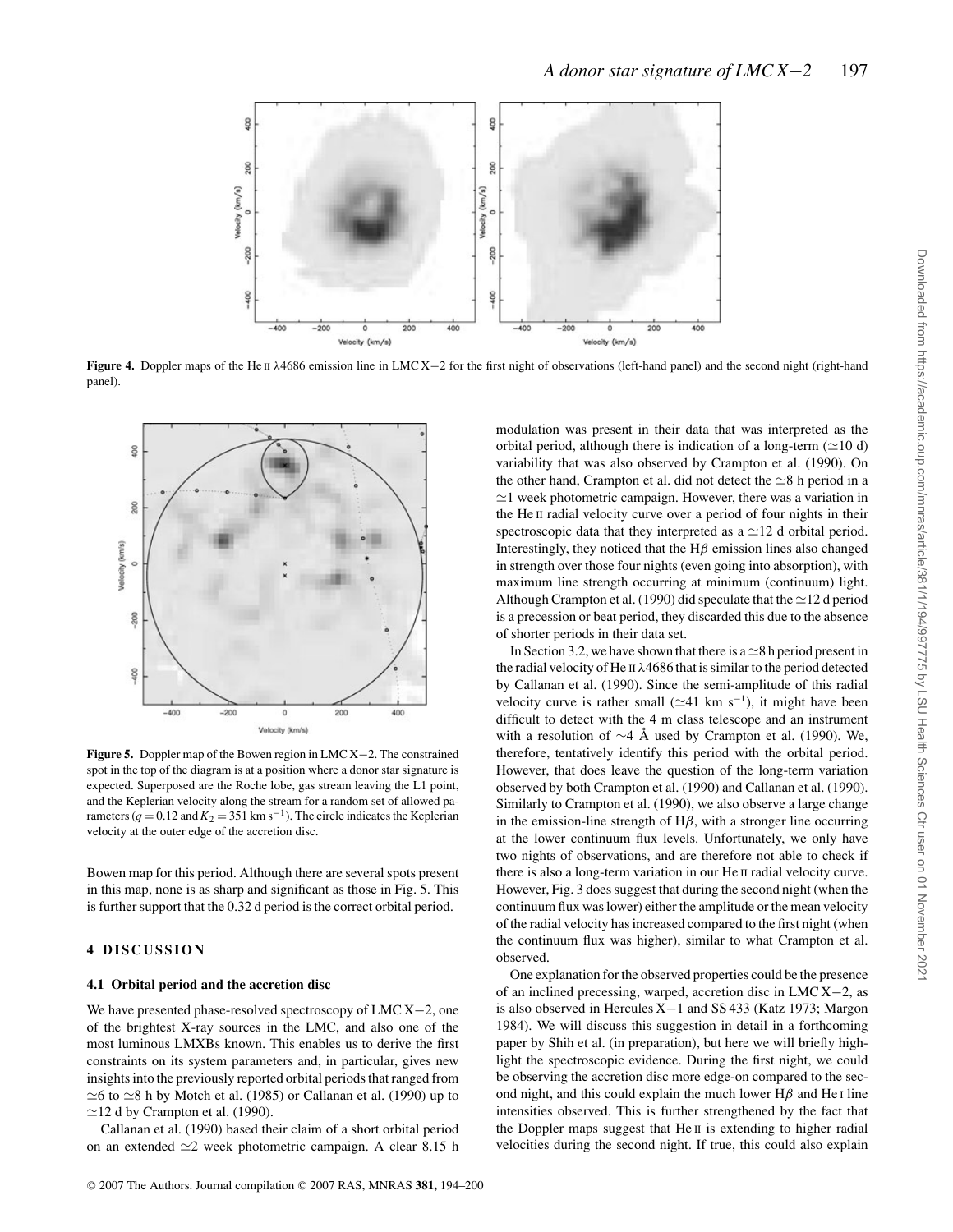the change in continuum flux observed in Fig. 2. Callanan et al. (1990) already suggested that a significant contribution to the optical light is either coming from the heated surface of the secondary or the outer disc bulge. If the fraction of the secondary or disc bulge that is in the shadow of the accretion disc changes as a function of precession period, this would lead to a change in the optical with maximum light occurring when the accretion disc is most edge on.

We can compare the characteristics of LMC X−2 to those of XTE J1118+480, an X-ray transient that is known for having a precessing (although not necessarily inclined) accretion disc (Uemura et al. 2000). Zurita et al. (2002) showed that the nightly average H $\alpha$  lines changed in both velocity and width that is consistent with a periodic variation on the precession period (Torres et al. 2004). Estimating the average wavelength of He  $II \lambda$ 4686 for the two nights in LMC X–2 gives  $4690.37 \pm 0.01$  and  $4690.70 \pm 0.01$  Å, respectively, suggesting a slight velocity shift. However, we must be careful with this slight shift, since we do not have a full orbital coverage each night and this could lead to a systematic offset to the average wavelength. A better way to find out if this slight shift in velocity is real, is by examining the two He II Doppler maps. They show a bright spot that appears to have moved over night, suggesting the presence of an irradiated region that shows movement on a much longer time-scale than the orbital period, such as the warped and irradiated part of the accretion disc. Unfortunately, we only have two nights of data and therefore cannot follow the long-term evolution of this bright spot to unambiguously claim that it moves periodically on a longer time-scale. A spectroscopic campaign with a VLT-class telescope would be needed to follow the evolution of the emission lines in LMC X–2 over a full expected precession cycle (of  $\approx$ 1 week) and shows that this bright spot in the He II Doppler maps is long-lived and connected to a precessing disc.

#### **4.2 K-velocities?**

The radial velocity curve of the He II λ4686 emission line shows a periodic variability that we have interpreted as the orbital period. This could suggest that it also traces the primary and that we have an estimate for both orbital phase zero and  $K_1$ . However, the Doppler maps in Fig. 4 show that the He II emission is dominated by the bright spot due to the warped accretion disc. Since this spot does not have a similar phasing as the primary (and even moves due to precession), we cannot use the radial velocity curve to determine the orbital phasing of the primary. Furthermore, if LMC X−2 harbours an inclined precessing accretion disc it is also not likely that semi-amplitude of the He II radial velocity curve traces  $K_1$ . In this case, the accretion disc, or at least the irradiated side that produced the bright spot in the He II Doppler map, is tilted out of the orbital plane thereby changing its radial velocity. This is clear from Fig. 3, where it appears that either the average velocity or the semiamplitude of the radial velocity curve has changed. Only from longterm spectroscopic monitoring of LMC X−2 might it be possible to determine the  $K_1$  velocity, but currently we cannot constrain this value. This also means that currently we cannot be certain that the average velocity that we determined corresponds to the systemic velocity  $\gamma$ .

We have detected narrow emission lines in the Bowen region that dominate the Bowen Doppler map. Although these lines are not visible in the individual spectra, they become prominent when we create an average spectrum that is shifted into the rest-frame of these narrow lines. As Fig. 6 shows all important Bowen lines are present, and especially the N  $III$   $\lambda$ 4640 line is very strong, suggesting that this spot is real and not just a noise feature in the Doppler map. These nar-



**Figure 6.** Average spectrum of the Bowen region in the rest-frame of the narrow emission lines in LMC X−2. We have indicated the main lines in this region.

row lines have been detected in many other X-ray binaries thus far, such as Sco X−1, X 1822−371, GX 339−4, V801 Ara, V926 Sco, Aql X−1, GX 9+9 and GR Mus (Steeghs & Casares 2002; Casares et al. 2003; Hynes et al. 2003; Casares et al. 2006; Barnes et al. 2007; Cornelisse et al. 2007a,b). Since there are few compact regions that could produce such narrow emission lines, it was proposed that they arise on the irradiated surface of the donor star. Especially in X 1822−371, but also in V801 Ara this connection could unambiguously be made, strengthening the claim in all other sources. Furthermore, the width of these emission lines in LMC X−2 suggests that they come from a very compact region in the system, and apart from the donor star surface not many other regions in the binary could produce such narrow lines. Therefore, following the other systems and given the narrowness of these emission lines, we tentatively identify them as coming from the donor star of LMC X−2, despite the fact that the absolute phasing of the system is unknown.

In LMC X−2, there is another problem with identifying the compact spot in the Bowen Doppler map with the secondary, namely the fact that all emission in the He II Doppler maps is at much lower velocities than the compact Bowen spot. This would suggest that all emission in the He II map is at sub-Keplerian velocities, and not related to the accretion disc. However, such behaviour is not unique to LMC X−2. Also in the He II λ4686 Doppler maps of many other LMXBs (such as Sco X−1, X 1822−371, V801 Ara and V926 Sco amongst others) is most, if not all, emission at sub-Keplerian velocities (Steeghs & Casares 2002; Casares et al. 2003, 2006). However, if the compact spot in the Bowen map is produced on the donor star, LMC X−2 would be the most extreme system in showing too low disc velocities. We do note that one of the assumptions of the technique of Doppler tomography is that all motion occurs in the orbital plane. If the accretion disc in LMC X−2 is inclined, as suggested above, these assumptions are no longer fulfilled. This would make the interpretation of the accretion disc structure using the Doppler maps more difficult, and could be a reason why we observe these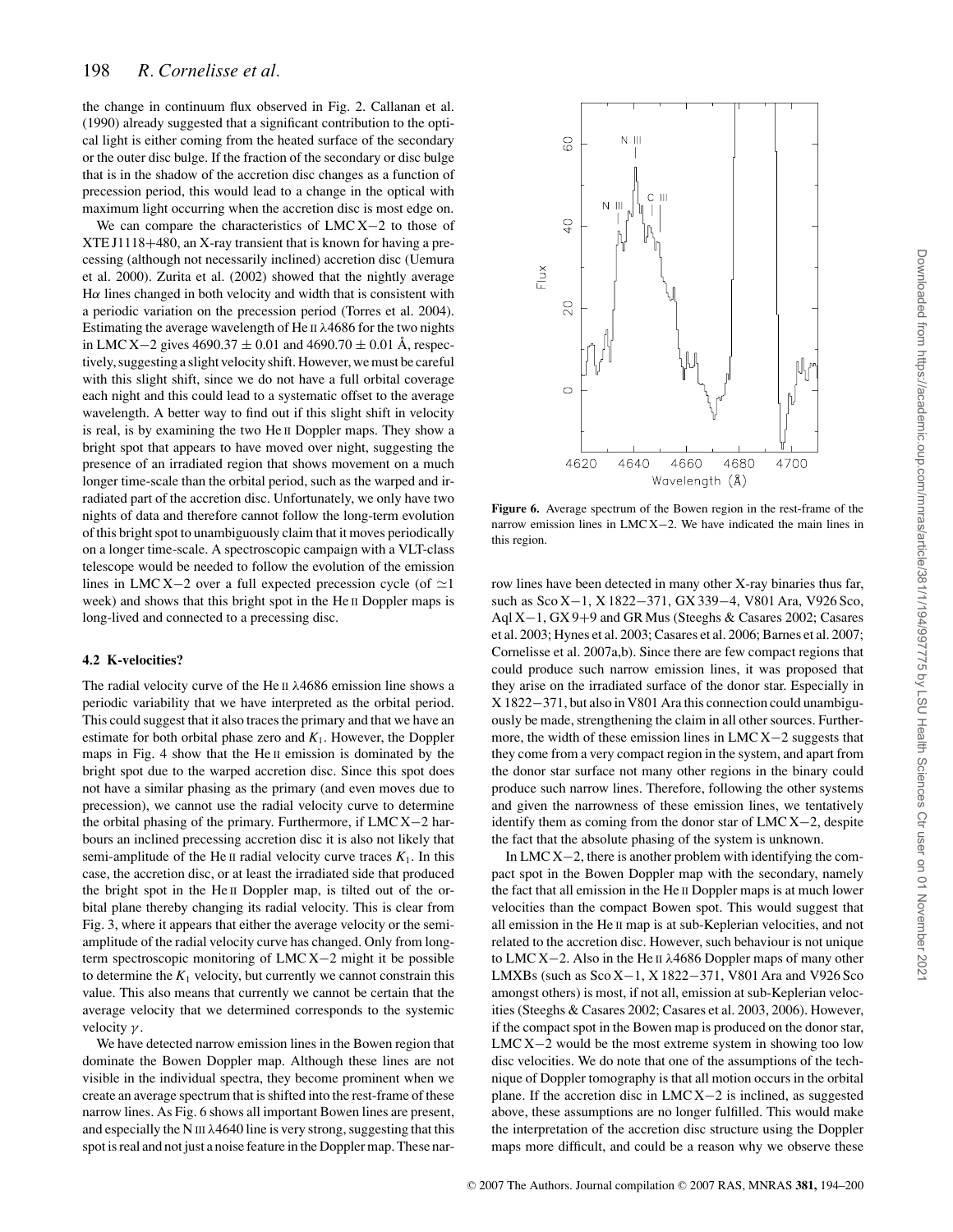sub-Keplerian velocities. For example, in SS 433, the precession angle of the jets (and most likely also the accretion disc) is thought to be 20◦ (Margon 1984), and if LMC X−2 has a similar precession angle (and a relatively low inclination) this could easily account for observed accretion disc velocities that are a factor of 2 too low. Again, long-term spectroscopic monitoring would be needed to give more insight into the real accretion disc velocities. However, we do note that this should not impact our interpretation of the compact spot arising on the secondary star, and we remain confident that we have detected a signature of the donor star.

#### **4.3 System parameters**

Assuming that we have detected the donor star in LMC X−2, we can use these data to constrain the system parameters. First, the narrow lines must arise on the irradiated surface, therefore the determined  $K_{\text{em}}$  (351  $\pm$  28 km s<sup>-1</sup>) must be a lower limit to the centre of mass velocity of the secondary  $(K_2)$ . However, since  $K_{em}$  must be smaller than  $K_2$  this already gives a lower limit to the mass function of  $f(M) = M_1 \sin^3 i / (1 + q)^2 \ge 0.86 \,\text{M}_{\odot}$  (at 95 per cent confidence), where *q* is the binary mass ratio  $M_2/M_1$  and *i* is the inclination of the system. In order to further constrain the mass function the *K*-correction must be determined. Unfortunately, this depends on *q*, *i* and the disc flaring angle  $\alpha$ , all of which are unknown for LMC X–2 (Muñoz-Darias, Casares & Martinez-Pais 2005). Furthermore, the *K*-correction by Muñoz-Darias et al. (2005) assumes an idealized accretion disc that is located in the orbital plane of the system, both of which are most likely not true for LMC X−2. Therefore, we must be very careful with any constraints we will derive in the rest of this section.

We can set a strict lower limit to  $K<sub>2</sub>$  by assuming that it is equal to *K*em, that is, that all emission is coming from the poles. Furthermore, we can use the fourth-order polynomials for the *K*-correction by Muñoz-Darias et al. (2005) to determine  $K_2$  as a function of  $q$  in the case of  $\alpha = 0^\circ$  and  $i = 40^\circ$  (since LMC X–2 does not show dips or eclipses its inclination must be lower than  $\approx 70^{\circ}$ , and therefore the polynomials for the *K*-correction when  $i = 40°$  are a better approximation than in the case of  $i = 90°$ ). We show these limits on  $K_2$  in Fig. 7. Note that these limits are still true even if the accretion disc is severely warped or out of the orbital plane.



**Figure 7.** Constraints on *q* and  $K_2$  for LMC X−2 indicated by the shaded area. *K*<sup>2</sup> must be larger than *K*em, while the disc flaring angle must be larger than  $\alpha = 0^\circ$ . Rotational broadening of the narrow lines gives the lower constraints on *q* while the assumption that the accretion disc is precessing gives the upper limit. The solid dark line drawn through the shaded area indicates where  $M_1 \sin^3 i = 3.2 \,\text{M}_\odot$ ; above this line the compact object must be a black hole.

Assuming that the width of the narrow emission lines is mainly due to rotational broadening, we can derive a lower limit to *q* using  $V_{\text{rot}}$  sin  $i = 0.462K_2 q^{1/3} (1 + q)^{2/3}$  (Wade & Horne 1988). From Fig. 6, we derive a FWHM of the narrow lines of  $90.2 \pm 18.8$  km s<sup>-1</sup>. Since these emission lines are expected to arise from only part of the secondary, this value must be a strict lower limit and the true FWHM and must be higher. Furthermore, our estimate still includes the effect of the intrinsic instrumental resolution of 70 km s<sup> $-1$ </sup>. Following Casares et al. (2006), we accounted for this effect by broadening a strong line in our arc spectrum using a Gray rotational profile without limb darkening (since the fluorescence lines occur in optically thin conditions) until we reached the observed FWHM (Gray 1992). We found that a rotational broadening of  $V_{\text{rot}} \sin i \geq 60 \pm 1$ 18 km s−<sup>1</sup> reproduced our results. Since this is a strict lower limit on the true rotational broadening this will also give a lower limit on both  $q$  and  $K_2$  that is shown in Fig. 7.

Casares et al. (2006) derived an upper limit to *q* by assuming that the secondary is the largest possible zero-age main-sequence star fitting in its Roche lobe. However, LMC X−2 shows the X-ray properties of a *Z*-source (Smale et al. 2003). *Z*-sources trace a *Z*-like shape in their X-ray colour–colour diagrams, and are thought to have more evolved secondaries (see e.g. Hasinger & van der Klis 1989). Although the evolved nature of the secondary in *Z*-sources is not unambiguously confirmed, it is still reasonable that the assumption of a zero-age main-sequence donor is most likely not true for LMC X−2. We therefore cannot use this assumption to derive an upper limit on the mass ratio, since the evolved donor star could be more massive than a main-sequence star (Schenker & King 2002). However, we can use an alternative way to set an upper limit to *q*, namely using the fact that LMC X−2 has a precessing accretion disc. One of the main criteria to produce a precessing accretion disc is to have an extreme mass ratio (e.g. Whitehurst 1988). From an overview by Patterson et al. (2005) of compact binaries that have a precessing accretion disc and for which the mass ratio is known, we can use the system with the largest measured *q* thus far and assume that it must be smaller for LMC X−2. This leads to a conservative upper limit of  $q \le 0.38$ , and our final limit for the system parameters shown in Fig. 7. All these limits constrain an area in Fig. 7 that is still quite large, and at the moment it is still not possible to constrain any of the system parameters tightly enough in order to say anything about the component masses or the evolution of LMC X−2. However, we can make two more assumptions, although more speculative, for LMC X−2 to further constrain its system parameters.

Given that LMC X−2 shows the X-ray properties of a *Z*-source (Smale et al. 2003), we can speculate that its compact object is a neutron star. In this case, the maximum mass for the compact object would be  $\approx$  3.2 M<sub>O</sub>, and we could use this to set tighter upper limits to  $K_2$  than derived from the assumptions we have made thus far. In Fig. 7, we have therefore also indicated the maximum limit where the compact object can still be a neutron star, that is, where  $M_1 \sin^3 i =$  $3.2 M_{\odot}$ , as a solid dark line. However, since we cannot completely rule out the possibility that the compact object in LMC X−2 is a lowmass black hole, we have decided not to use this limit to constrain  $K_2$ . Finally, we can speculate that the semi-amplitude that we have derived from the He II  $\lambda$ 4686 radial velocity curve is  $K_1$ . In this case, we set an upper limit to  $q = K_1/K_{\text{em}} \leq 0.12$ . Note that we have used this value for *q* and  $K_2 = K_{\text{em}}$  to draw the Roche lobe in Fig. 5 to illustrate that it encompasses the bright spot. However, this set of system parameters is just one possible solution within the allowed region in Fig. 7 and we do not imply that it represents the true or even preferred system parameters of LMC X−2.